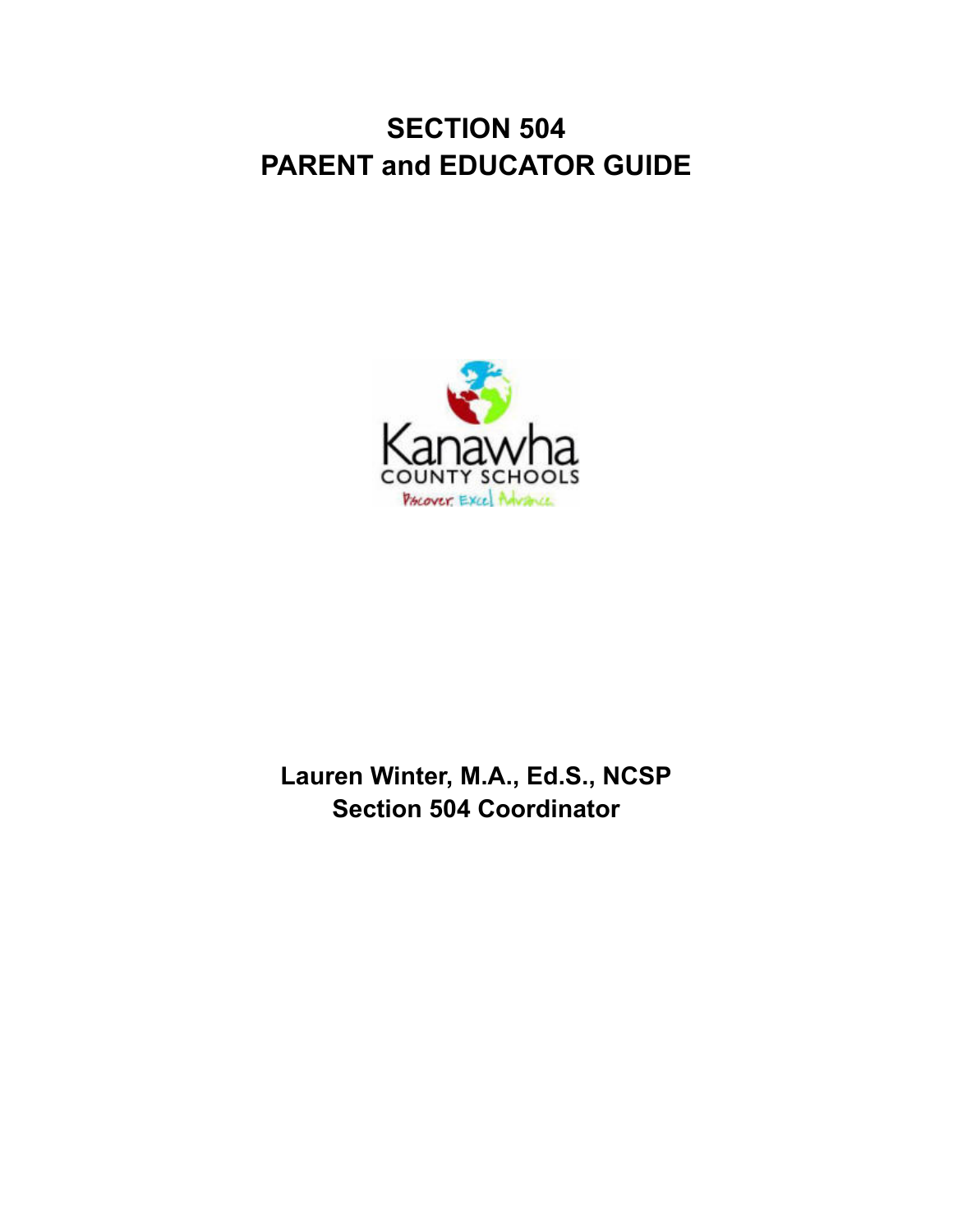#### **What is Section 504?**

Section 504 of the Rehabilitation Act ensures that the education system provides services necessary for a student with disabilities to participate in and benefit from public education programs and activities. Section 504 allows for modifications and accommodations for a student with disabilities. The Office for Civil Rights oversees Section 504. Section 504 is designed for those students having any physical or mental impairment that substantially

limits one or more major life activities such as seeing, hearing, reading, concentrating, thinking and learning. Students who have physical or mental disabilities that limit the ability to access and participate in the education program are entitled to rights (protection from discrimination) under Section 504.

#### **What Can Parents Do?**

- Complete a referral for 504 evaluation and eligibility, with documentation of any mental or physical disabilities
- Attend scheduled meetings
- Ask educators to explain evaluation results and records
- Share information about the child's activities at home and in the community as part of the parent evaluation
- Bring other useful information about the child, such as health records or reports from other agencies

#### **What is the Section 504 Plan?**

The Section 504 Plan is a written document identifying the student's disability, and the major life activity negatively impacted, and the way the school district plans to address that impact. The 504 Plan documents the modifications and accommodations necessary for the student to access the education program, services related to the impairment, instructional methods, and/or equipment which are needed for the eligible student, to provide him or her a more successful experience in the school.

#### **How is the 504 Plan Written?**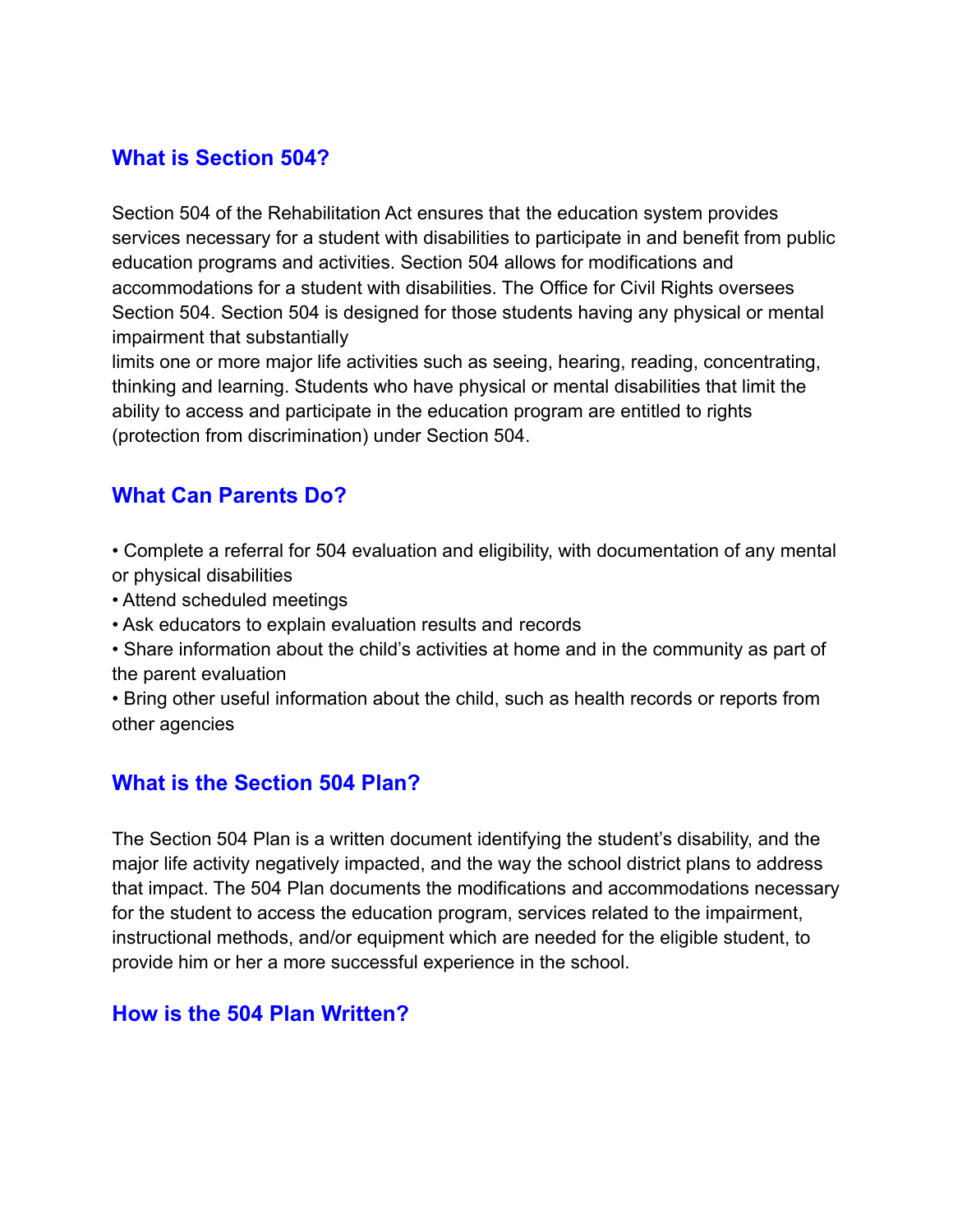Before the Section 504 Plan can be developed, the Section 504 Eligibility Committee will meet to determine if the student's disabilities substantially limit one or more major life activities. The student's parents are invited but not required to attend this meeting. Educators will bring information about the student's progress in class, test results, educational needs, and suggested areas for accommodations.

Parents will provide information about their child, such as health records, medical records, outside evaluations, interests and activities at home and in the community, parental view on school progress, and future goals. The Section 504 Committee will discuss the student's specific educational needs. The parents will give input to the committee about the child's needs. The committee will also determine how the Section 504 Plan will be provided. A case manager is assigned as the person responsible for insuring that the 504 Plan will be appropriately implemented. A date to review the success of accommodations is determined.

### **Parent/Student Rights in Identification, Evaluation and Section 504 Placement**

• Right to have your child with disabilities take part in, and receive benefits from public education programs without discrimination because of his/her disability.

• Right to receive all information in the parent's or guardian's native language or primary other mode of communication.

• Right to have your child receive a free and appropriate public education which includes the right of the child to be educated with students without disabilities to the maximum extent appropriate.

• Right to have your child have equal opportunity to participate in school programs and extracurricular activities sponsored by the school.

• Right to receive notice a reasonable time before Kanawha County evaluates, identifies, or changes your child's placement.

• Right to inspect and review all of your child's educational records, including the right to obtain copies of educational records and the right to amend the record if you believe information contained in the record is inaccurate or misleading. If Kanawha County Schools refuses to amend the record, you have a right to request a hearing.

• Right to have educational evaluation and placement decisions made based on information from a variety of sources and by persons who know the needs of the student, meaning of evaluation data, and placement options. • Right to periodic reevaluation and evaluation before any significant change

in placement.

• Right to an impartial hearing if you disagree with the Kanawha County